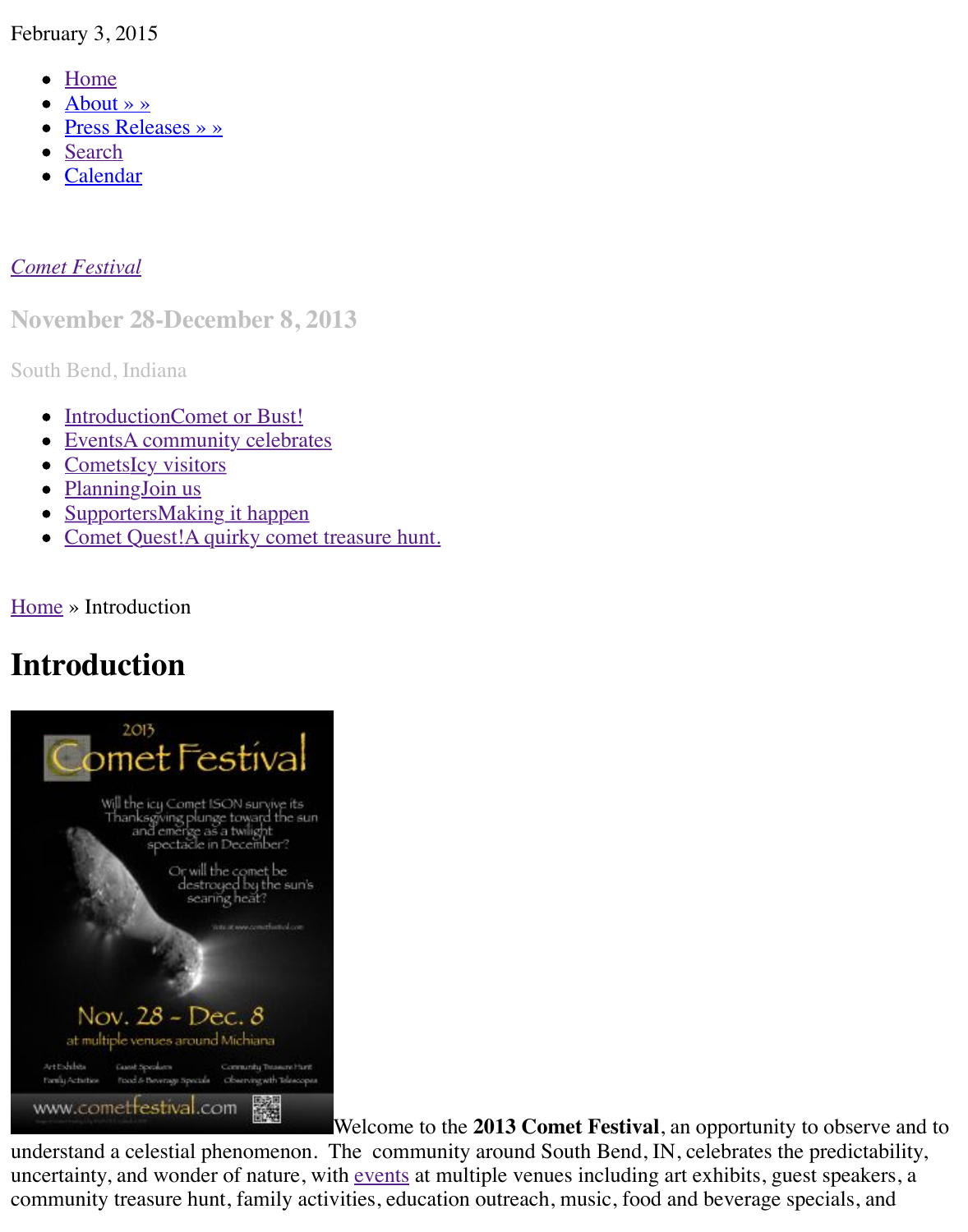The Festival does not shy away from the unknown fate of Comet ISON. Written at <u>Comet Bri</u> Difficult to Predict:

So we wait and see. In the interim, let's not be afraid to celebrate Comet ISON's sungraring even if its eventual brightness is not well-predicted. If your expectations cause you to w brightness level with surety, you may never live to experience a Comet Festival. Embra uncertainty now.

While we will raise a toast to Comet ISON on Thanksgiving Day as it rounds the sun, the oper events for the Comet Festival will be Friday, November 29, 2013, in South Bend, IN. Depending on the Comet on the Triday, November 29, 2013, in South Bend, IN. Depending on the Comet of Triday. comet's status and viewing circumstances, telescopes will be set up in the mornings in the first December after Comet ISON moves a little bit away from the sun. In the morning sky will als Mars, and Jupiter to enjoy.

If the comet survives its sungrazing and emerges on the other side, it has the potential to be a g before sunrise in the first days of December. It makes its closest approach to earth on Decemb comfortable 40 million miles away. A video by Richard Bell shows sungrazing comets from the of the SOHO spacecraft. Many comets succumb to the sun's extreme influence, and Comet IS among them.

Comets are admittedly fickle, and this one could emerge from the sun as a twilight spectacle in be destroyed by its close encounter before or on Thanksgiving Day. We don't know. But there the mystery that we anticipate.

The events of this celestial celebration [are modeled on the com](http://vimeo.com/59828520)munity support for the 2012 tra and its **TROVE** successes. Please share your talent, ideas, and resources as we prepare for the Festival. Thanks for your support.

Celebrate science not because we know all the answers, but because we don't.

### **Events**

Festiv[al events include ar](http://www.transitofvenus.org/trove)[t exhibit](http://www.cometfestival.com/index.php/supporters/)s, education outreach, guest speakers, family activities, food specials, a community treasure hunt, and observing with telescopes.

## **See Calendar.**

# **See Map.**